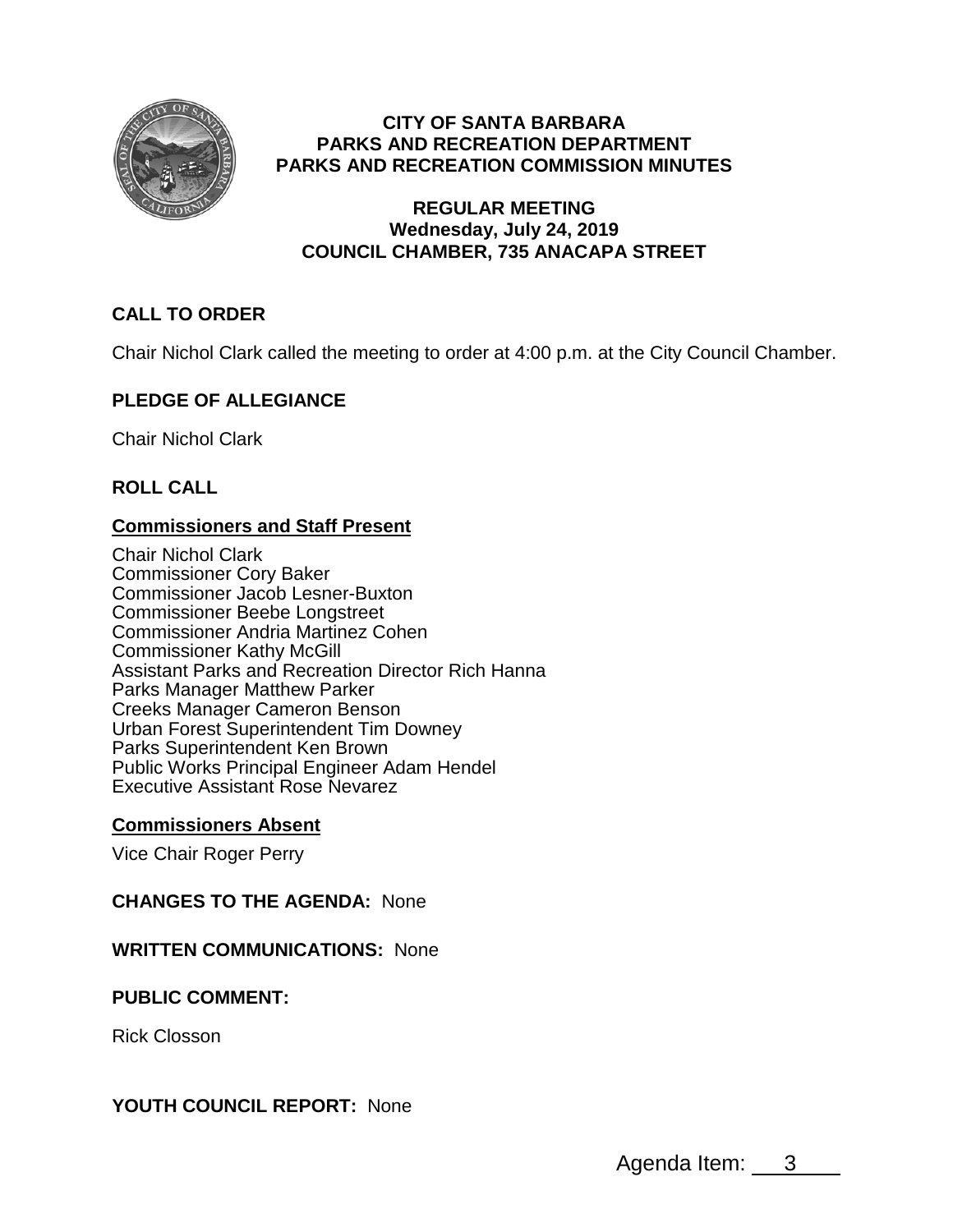## **COMMISSIONER COMMITTEE ASSIGNMENT REPORTS:**

Commissioner Longstreet attended the MacKenzie Park Off-Leash Dog Area Ribbon Cutting.

Commissioner Baker attended the Golf Advisory Committee meeting.

Commissioner McGill attended the PARC Foundation Board meeting.

Chair Clark attended the Integrated Pest Management and Street Tree Advisory Committee meetings and attended the MacKenzie Park Off-Leash Dog Area Ribbon Cutting.

## **COMMISSION AND STAFF COMMUNICATIONS:** None

#### **CEREMONIAL ITEMS:** None

## **CONSENT ITEMS:**

## **1. Subject: Summary of Council Actions – For Information (Attachment)**

The Commission received the report and their questions were answered.

### **2. Subject: Minutes – For Action (Attachment)**

Recommendation: That the Commission waive the reading and approve the minutes of the Regular Meeting of June 26, 2019.

#### **Motion:**

**Commissioner Martinez Cohen / McGill to waive the reading and approve the minutes of the Regular Meeting of June 26, 2019.**

#### **Vote:**

**Unanimous voice vote (6/0)**

## **STREET TREE ADVISORY COMMITTEE ITEMS**

Any action of the Parks and Recreation Commission made pursuant to Municipal Code Chapter 15.20, Tree Planting and Maintenance or 15.24, Preservation of Trees, may be appealed to the City Council within ten days, pursuant to provisions of Section 1.30.050 of the Municipal Code.

#### **3. Subject: Street Tree Advisory Committee Recommendations – For Action (Attachments)**

Documents:

-Staff Report dated July 24, 2019 -Staff PowerPoint presented by Staff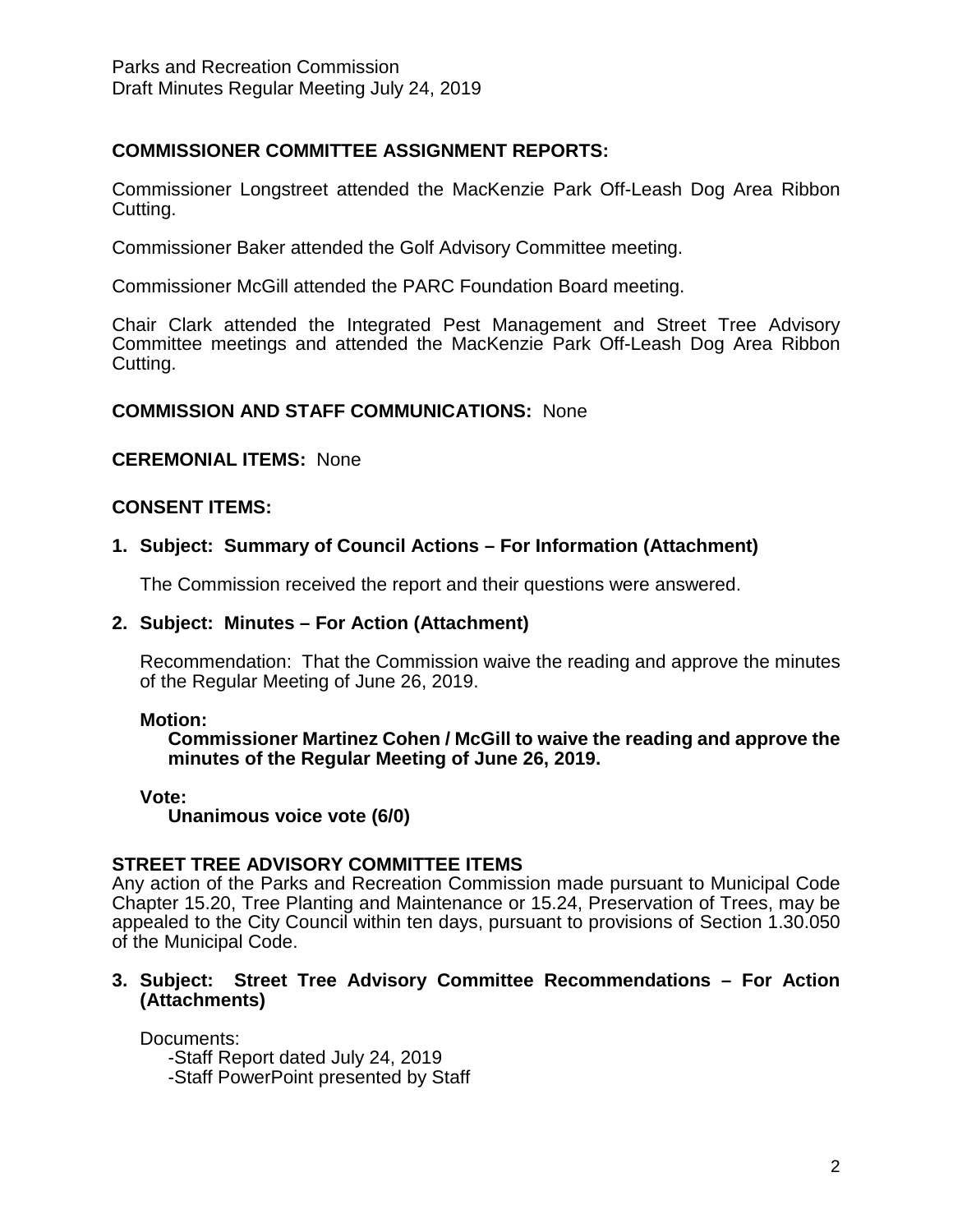Parks and Recreation Commission Draft Minutes Regular Meeting July 24, 2019

Speakers:

-Urban Forest Superintendent Tim Downey

-Public Speaker Eric Peterson (Item 3.F.1)

Recommendation: That the Commission:

A. Approve the following setback tree removal request with conditions:

1. 1502 Chapala St. – *Persea americana,* Avocado *–* Robert F. Adams

The Commission received the report, their questions were answered, and the following action was taken:

#### **Motion:**

**Commissioner Longstreet / Martinez Cohen to concur with the Street Tree Advisory Committee recommendation that pursuant to SBMC 15.24.090, the principles of good forestry management will best be served by the proposed removal, and approve the removal on the condition the tree is replaced along the Chapala frontage with a tree that has the potential to achieve twenty-five (25) feet in height.**

#### **Vote:**

#### **Unanimous voice vote (6/0)**

- B. Partially approve the following setback tree removal request with conditions:
- 1. 1429 Crestline Dr. (1) *Harpephyllum caffrum*, Kaffir Plum, and (1) *Chamaerops humulis*, Mediterranean Fan Palm – K.C. and Michelle Mauk

The Commission received the report, their questions were answered, and the following action was taken:

#### **Motion:**

**Commissioner Martinez Cohen / McGill to concur with the Street Tree Advisory Committee recommendation and approve the removal of the Kaffir Plum on the condition it is replaced by a tree that has the potential to achieve a minimum twenty-five (25) feet in height, as pursuant to SBMC 15.24.090, the principles of good forestry management will best be served and the neighborhood would not be materially affected by the removal and replacement; and deny the removal of the Mediterranean Fan Palm on the basis that concerns for its proximity to the home could be mitigated through pruning of one or more of the trunks without removal.**

#### **Vote:**

**Unanimous voice vote (6/0)**

- C. Approve the following setback tree removal request without conditions:
	- 1. 431 Old Coast Highway (2) *Syagrus romanzoffianum,* Queen Palms, and (1) *Washingtonia robusta,* Mexican Fan Palm – Eric Goodall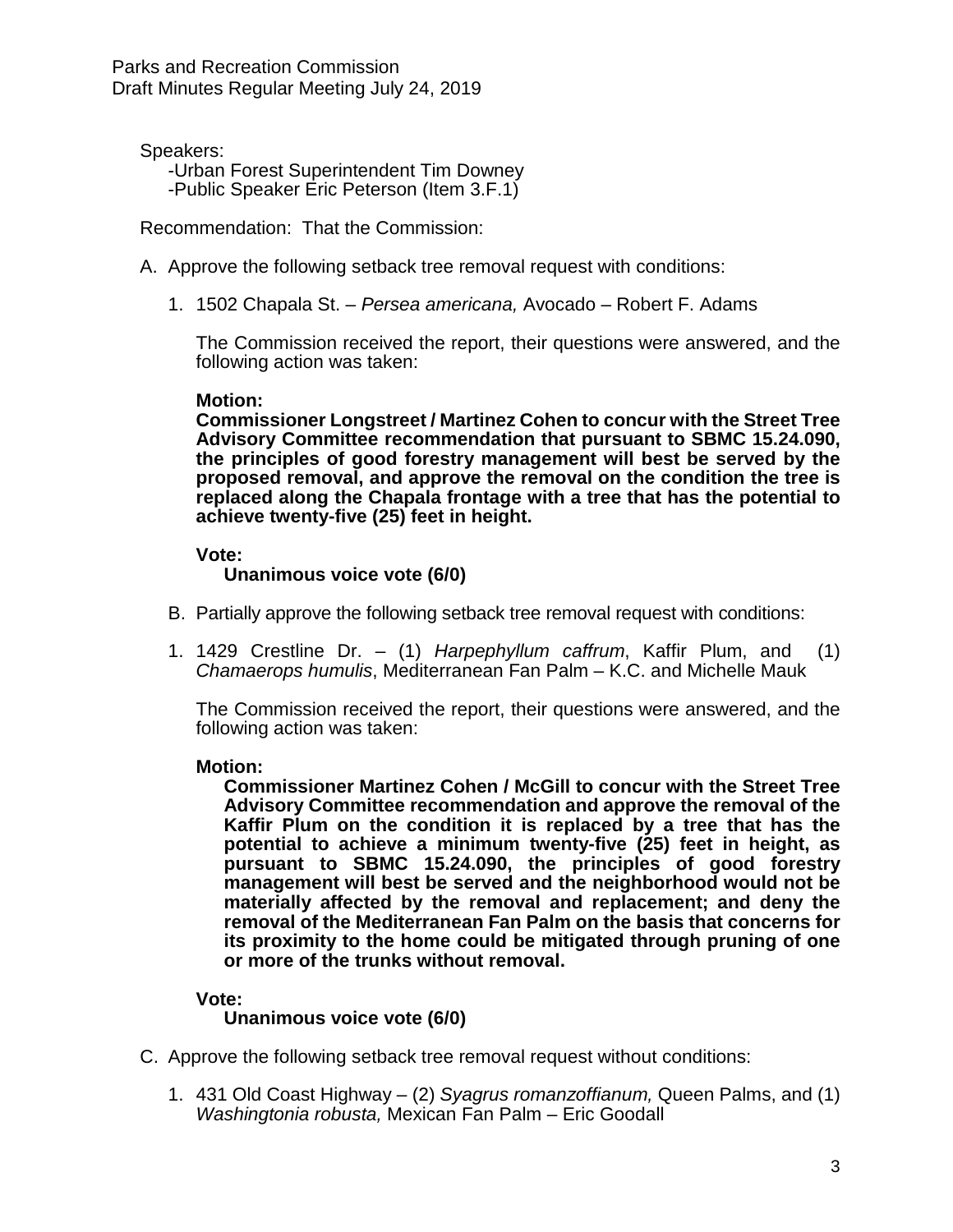The Commission received the report, their questions were answered, and the following action was taken:

#### **Motion:**

**Commissioner Longstreet / Martinez Cohen to concur with the Street Tree Advisory Committee recommendation for the removals, as pursuant to SBMC 15.24.090, a reasonable and practical development of the property requires removal of the trees, and said development increases the safety of the community.**

#### **Vote:**

#### **Unanimous voice vote (6/0)**

- D. Deny the following setback tree removal request without prejudice:
	- 1. 3360 Braemar Dr. *Sequoia sempervirens,* Coast Redwood Alex and Kristin Brodie

The Commission received the report, their questions were answered, and the following action was taken:

#### **Motion:**

**Commissioner Longstreet / Martinez Cohen to concur with the Street Tree Advisory Committee recommendation and deny the removal without prejudice, and if resubmitted, should include an arborist report, plus any existing landscape plan.**

**Vote:**

## **Unanimous voice vote (6/0)**

- E. Deny the following setback tree removal requests:
	- 1. 2920 Hermosa Rd. *Syagrus romanzoffianum,* Queen Palm Larry Niday

The Commission received the report, their questions were answered, and the following action was taken:

#### **Motion:**

**Commissioner Longstreet / Clark to deny the removal without prejudice, to be resubmitted if the applicant obtains approval to proceed with the driveway widening.**

## **Vote:**

#### **Unanimous voice vote (6/0)**

2. 115 Coronada Circle – (3) *Liquidambar styraciflua,* American Sweetgum – Karen McElwain

The Commission received the report, their questions were answered, and the following action was taken: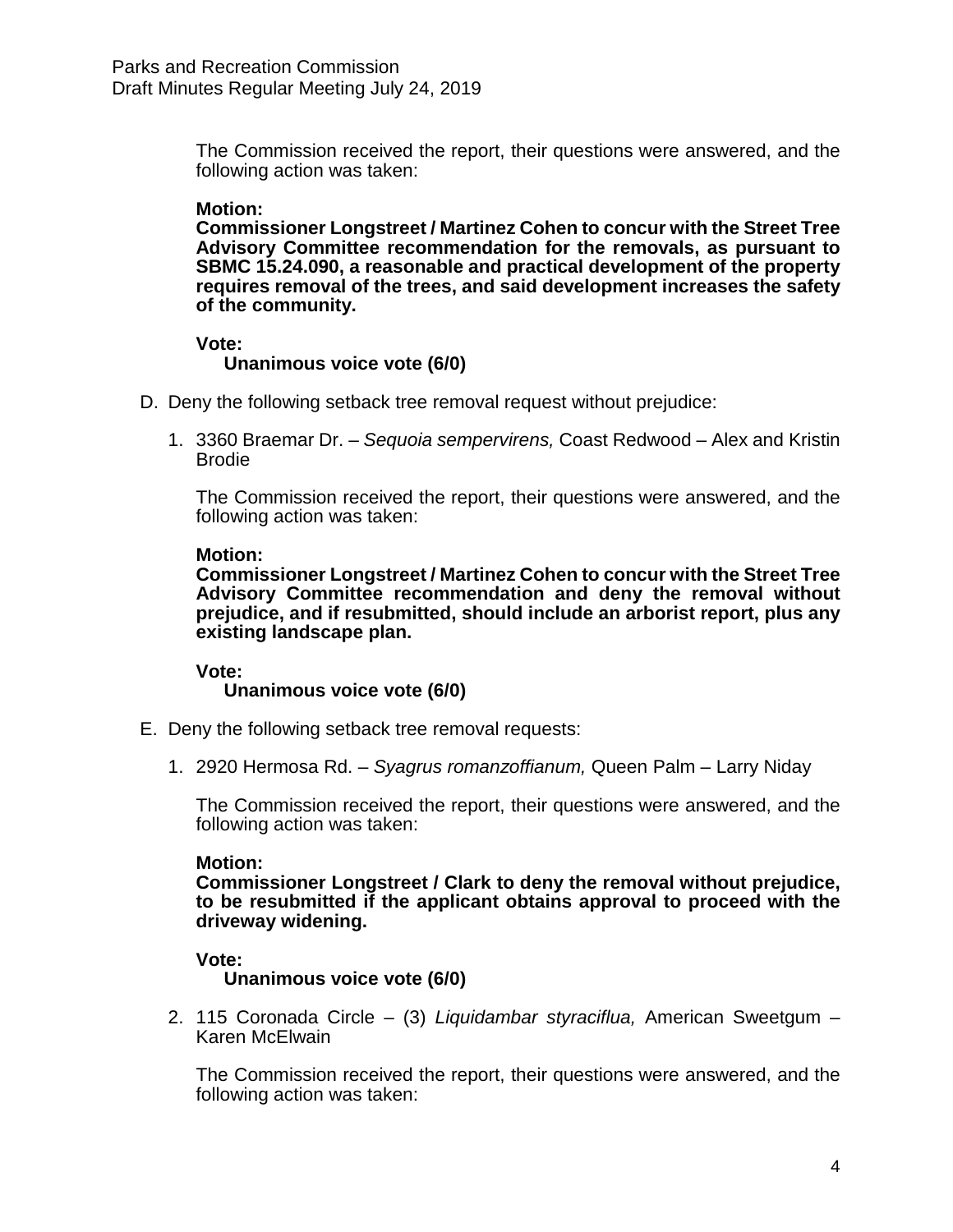## **Motion:**

**Commissioner McGill / Martinez Cohen to concur with the Street Tree Advisory Committee recommendation and deny the removals as the trees are reasonably healthy, none of the findings pursuant to SBMC 15.24.090 fit the circumstances of this request, and the removal of these trees would be a material loss to the neighborhood.**

**Vote:**

## **Unanimous voice vote (6/0)**

- F. Deny the following street tree removal request without prejudice:
	- 1. 820 Lowena Dr. *Dracaena draco,* Dragon Tree Matthew Firestone

The Commission received the report, their questions were answered, and the following action was taken:

#### **Motion:**

**Commissioner Longstreet / Martinez Cohen to postpone a decision pending exploration of other options, including an easement, and submission of a landscape plan for the development.**

#### **Vote:**

**Unanimous voice vote (6/0)**

## **ADMINISTRATIVE AND STAFF REPORTS**

## **4. Subject: Director's Report – For Information (Attachment)**

Documents:

-Staff Report dated July 24, 2019

Speaker:

-Parks and Recreation Director Jill Zachary

Recommendation: That the Commission receive a presentation on the status of the various Parks and Recreation Department initiatives and activities.

Director Jill Zachary reported on the Children's Fiesta Parade taking place on August 3 at 10:00 am.

## **5. Subject: Annual Advisory Committee Reports – For Information (Attachments)**

Recommendation: That the Commission receive the Annual Advisory Committee Reports.

The Commission received the report and their questions were answered.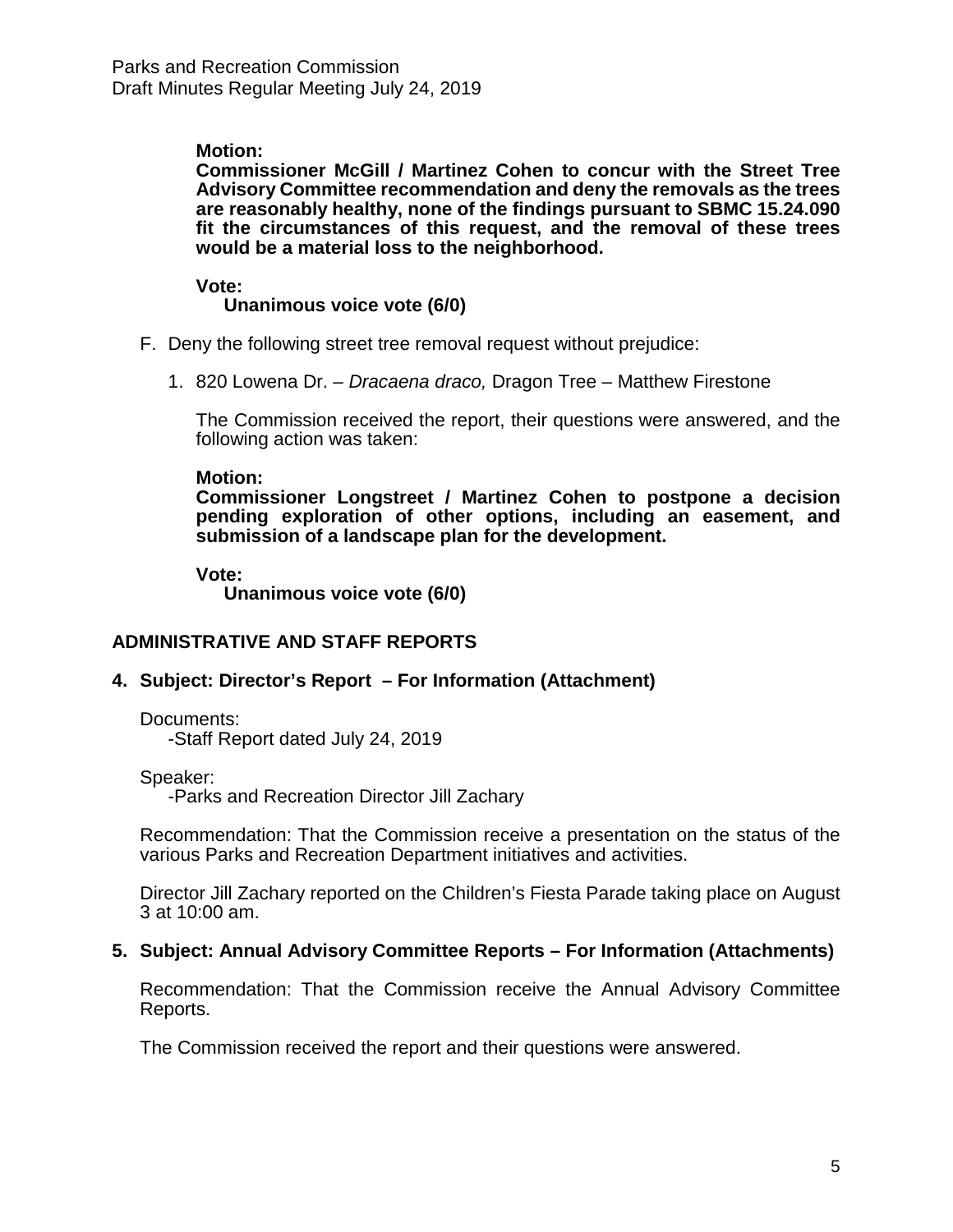#### **6. Subject: Integrated Pest Management Plan And Pesticide Hazard And Exposure Reduction Zone Model – For Action (Attachments)**

Recommendation: That the Commission:

- A. Receive a report on the Integrated Pest Management Plan (IPM) and Pesticide Hazard and Exposure Reduction (PHAER) Zone Model;
- B. Receive and discuss recommendations to modify the PHAER Zone designation for City parks and parking lots; and
- C. Approve and forward the PHAER Zone recommendations and 2018 Annual Report to City Council.

Assistant Parks and Recreation Director Rich Hanna gave an overview of the IPM Plan and PHAER Zone Model, the IPM Advisory Committee and its role, and Program achievements.

Parks Manager Matthew Parker reported on 2018 pesticide use by the Airport, Parks and Recreation, and Public Works Departments, and Santa Barbara Golf.

Assistant Parks and Recreation Director Rich Hanna then reported on Parks Division alternative practices and methods to pesticide use; glyphosate use; and PHAER Zone recommendations. He stated the IPM Advisory Committee approved the 2018 Annual Report and staff recommendations to change 14 City parks/parking lots to all Green zones, and keep the A.C. Postel Rose Garden as-is.

Commissioner McGill commended everyone involved in the overarching effort. She asked what measures will be put in place to monitor the safety of playing fields due to rodent burrows.

Parks and Recreation Director Jill Zachary responded that a special exemption to use a Yellow material could be made if Green methods of removal do not work.

Chair Clark thanked the IPM Committee and believes the members of the Committee place public safety first and foremost. She thanked the Parks Division for addressing the community's concern regarding the use of glyphosate. Chair Clark is pleased with the direction the Division is taking and commended them for being proactive. She asked if it was possible for high school students to receive community service hours for weeding in City parks.

Assistant Parks and Recreation Director Rich Hanna believed that was a good idea. Participants in the Youth Apprentice Program have recently removed annual rye grass at the Cabrillo Ball Park, but the Division should be proactive and will reach out to groups on an annual basis.

Commissioner Longstreet recalled that having volunteers regularly weed parks was proposed at the inception of the IPM Program, but was not realized, and wishes the public would adopt their neighborhood parks. She believes appropriate application and use is more important than the particular PHAER designation because the substances all have negative impacts if used improperly. Commissioner Longstreet